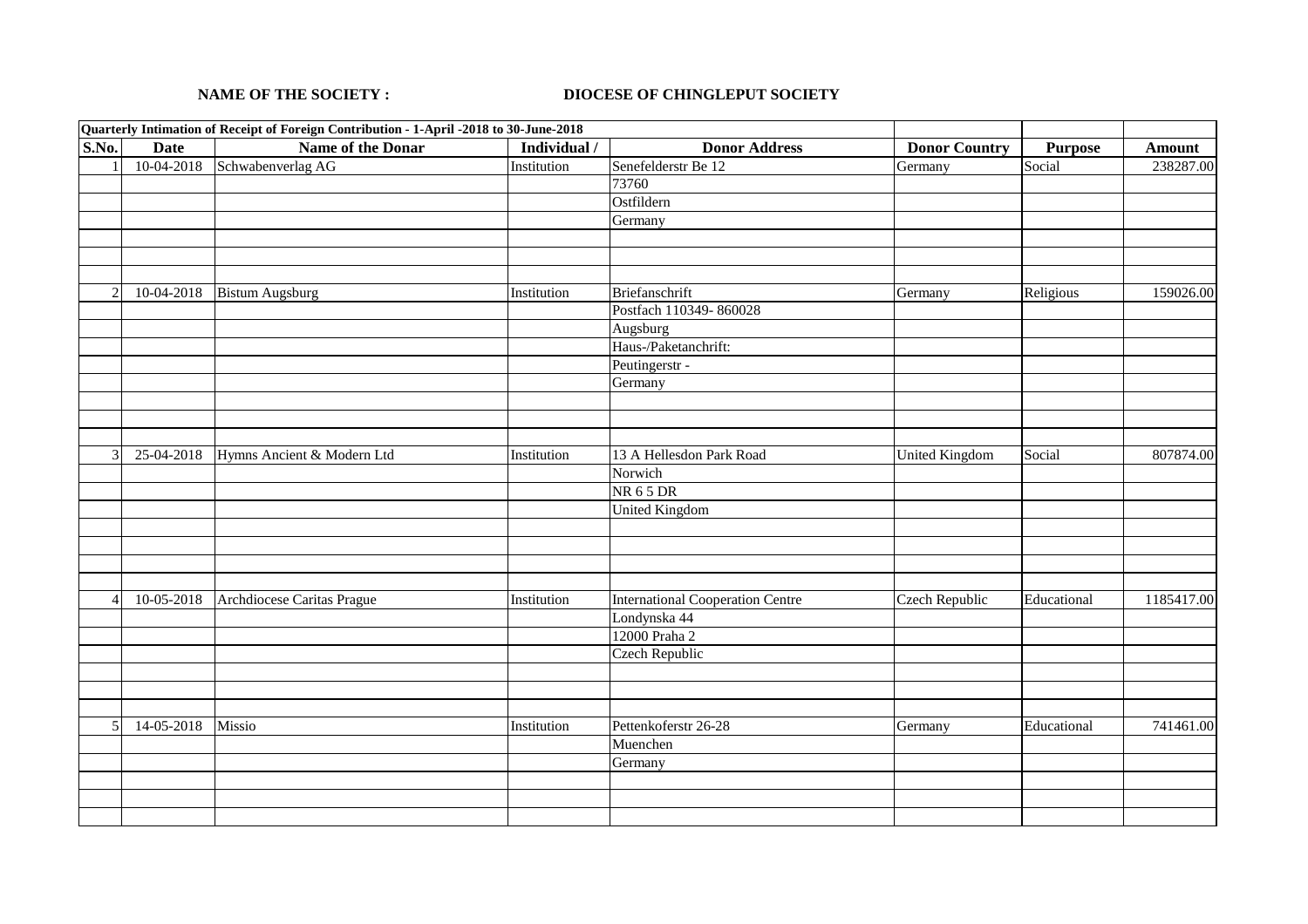| 6              |            | 16-05-2018 Fondation Cuomo        | Institution | Lesun's Palace                 | Monaco                | Educational | 3694397.96 |
|----------------|------------|-----------------------------------|-------------|--------------------------------|-----------------------|-------------|------------|
|                |            |                                   |             | 4, Rue Des Orchidees           |                       |             |            |
|                |            |                                   |             | <b>MC 98000 Pte De</b>         |                       |             |            |
|                |            |                                   |             | Monaco                         |                       |             |            |
|                |            |                                   |             |                                |                       |             |            |
|                |            |                                   |             |                                |                       |             |            |
|                |            |                                   |             |                                |                       |             |            |
| $7\overline{}$ | 18-05-2018 | Love & Care Mission               | Institution | 53-11254th Street              | USA                   | Educational | 110548.00  |
|                |            |                                   |             | <b>Little Neck</b>             |                       |             |            |
|                |            |                                   |             | New York 11362                 |                       |             |            |
|                |            |                                   |             | US A                           |                       |             |            |
|                |            |                                   |             |                                |                       |             |            |
|                |            |                                   |             |                                |                       |             |            |
|                |            |                                   |             |                                |                       |             |            |
| 8              | 22-05-2018 | Diocese of Rottenburg - Stuttgart | Institution | <b>Bishofliches Ordinariat</b> | Germany               | Educational | 234765.00  |
|                |            |                                   |             | Post Fach 9 D-72101            |                       |             |            |
|                |            |                                   |             | Rottenburg                     |                       |             |            |
|                |            |                                   |             | Neckar                         |                       |             |            |
|                |            |                                   |             | Germany                        |                       |             |            |
|                |            |                                   |             |                                |                       |             |            |
|                |            |                                   |             |                                |                       |             |            |
|                |            |                                   |             |                                |                       |             |            |
|                |            |                                   |             |                                |                       |             |            |
|                |            |                                   |             |                                |                       |             |            |
| $\overline{9}$ | 12-06-2018 | Spicma                            | Institution | Po Box No 299                  | <b>United Kingdom</b> | Educational | 804292.00  |
|                |            |                                   |             | Cirencester                    |                       |             |            |
|                |            |                                   |             | <b>United Kingdom</b>          |                       |             |            |
|                |            |                                   |             |                                |                       |             |            |
|                |            |                                   |             |                                |                       |             |            |
|                |            |                                   |             |                                |                       |             |            |
| 10             | 13-06-2018 | Diocese of Brooklyn               | Institution | 310 Prospect Park West         | USA                   | Social      | 335341.00  |
|                |            |                                   |             | <b>Brooklyn</b>                |                       |             |            |
|                |            |                                   |             | New York 11215                 |                       |             |            |
|                |            |                                   |             | US A                           |                       |             |            |
|                |            |                                   |             |                                |                       |             |            |
|                |            |                                   |             |                                |                       |             |            |
|                |            |                                   |             |                                |                       |             |            |
| 11             | 13-06-2018 | Diocese of Brooklyn               | Institution | 310 Prospect Park West         | USA                   | Religious   | 335341.00  |
|                |            |                                   |             | <b>Brooklyn</b>                |                       |             |            |
|                |            |                                   |             | New York 11215                 |                       |             |            |
|                |            |                                   |             | US A                           |                       |             |            |